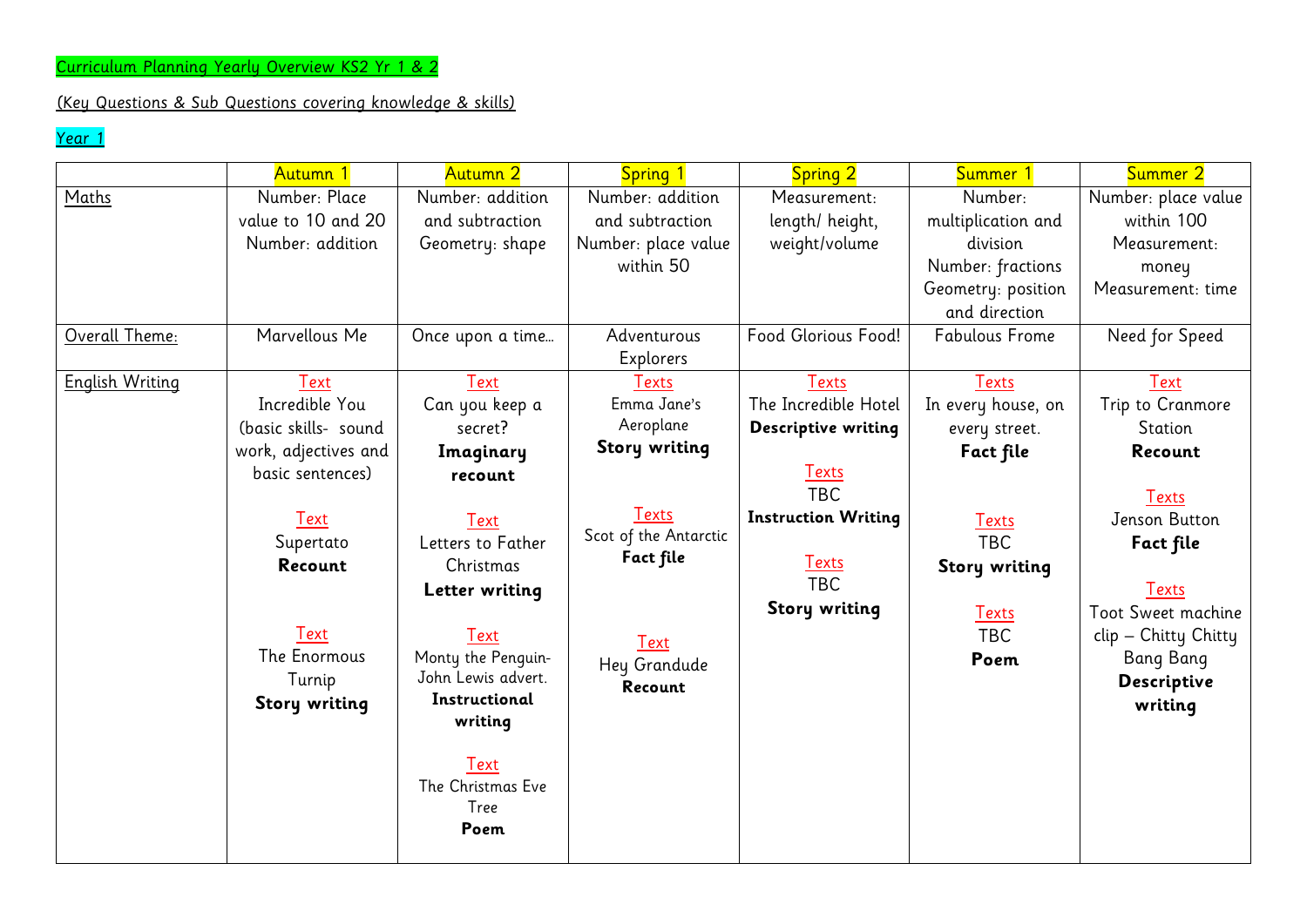|                   | Seasonal Changes: ongoing throughout the year          |                      |                                |                       |                    |                       |  |  |
|-------------------|--------------------------------------------------------|----------------------|--------------------------------|-----------------------|--------------------|-----------------------|--|--|
|                   | (Autumn/ Winter comparison, Spring/ Summer comparison) |                      |                                |                       |                    |                       |  |  |
|                   |                                                        |                      |                                |                       |                    |                       |  |  |
|                   |                                                        |                      |                                |                       |                    |                       |  |  |
| Science           |                                                        | Animals including    | Materials                      | Plants                | Scientists and     | Seasonal Changes      |  |  |
|                   |                                                        | humans               |                                |                       | Inventors          | summary               |  |  |
|                   |                                                        |                      |                                |                       |                    |                       |  |  |
|                   |                                                        |                      |                                |                       |                    |                       |  |  |
| RE                | Can I appreciate the                                   | Incarnation:         | Judaism:                       | Salvation:            | Mystery and Value: | Awareness, mystery    |  |  |
|                   | world around me?                                       | Why is Christmas     | Where do we belong?            | Why does Easter       | Why are some       | and value:            |  |  |
|                   |                                                        | important to         |                                | matter to Christians? | stories special?   | Why is our world      |  |  |
|                   |                                                        | Christians?          |                                |                       |                    | special?              |  |  |
| History           |                                                        | Kings and Queens     | What makes                     |                       |                    | Changes within living |  |  |
|                   |                                                        | (significant people) | someone important              |                       |                    | memory and what do    |  |  |
|                   |                                                        |                      | or significant?                |                       |                    | you think transport   |  |  |
|                   |                                                        |                      |                                |                       |                    | will be like in the   |  |  |
|                   |                                                        |                      |                                |                       | What is our local  | future?               |  |  |
| Geography         |                                                        |                      | Human and physical<br>features | How do farms          |                    |                       |  |  |
|                   |                                                        |                      | (directional language          | produce our food?     | area like?         |                       |  |  |
|                   |                                                        |                      | and map skills)                |                       |                    |                       |  |  |
| <u>Art</u>        |                                                        | Gaudi:               |                                | Giuseppe              | Lowry:             |                       |  |  |
|                   |                                                        | Collage              |                                | Arcimboldo:           | Drawing            |                       |  |  |
|                   |                                                        |                      |                                | Painting              |                    |                       |  |  |
| DT                |                                                        |                      | Can I design a                 |                       |                    | Can I design a        |  |  |
|                   |                                                        |                      | shelter?                       |                       |                    | moving model?         |  |  |
| <b>RSHE</b>       | Me and my                                              | Valuing difference   | Keeping myself                 | Rights and            | Being my best      | Growing and           |  |  |
|                   | relationships                                          |                      | safe                           | responsibilities      |                    | changing              |  |  |
|                   | Dance                                                  | Gymnastics           | Throwing and                   | Footwork, agility     | Athletics          | Throwing and          |  |  |
| PE                |                                                        |                      | Catching                       | and balance           |                    | catching and          |  |  |
|                   |                                                        |                      |                                |                       |                    | athletics             |  |  |
| Music             | Hey you!                                               | Rhythm and the       | In the groove                  | Round and Round       | Your imagination   | Reflect, rewind       |  |  |
| (all yr through)  |                                                        | way we walk and      |                                |                       |                    | and replay            |  |  |
|                   |                                                        | Banana rap           |                                |                       |                    |                       |  |  |
| Performance Music | Harvest and Christmas songs                            |                      | Easter Songs                   |                       | Class performance  |                       |  |  |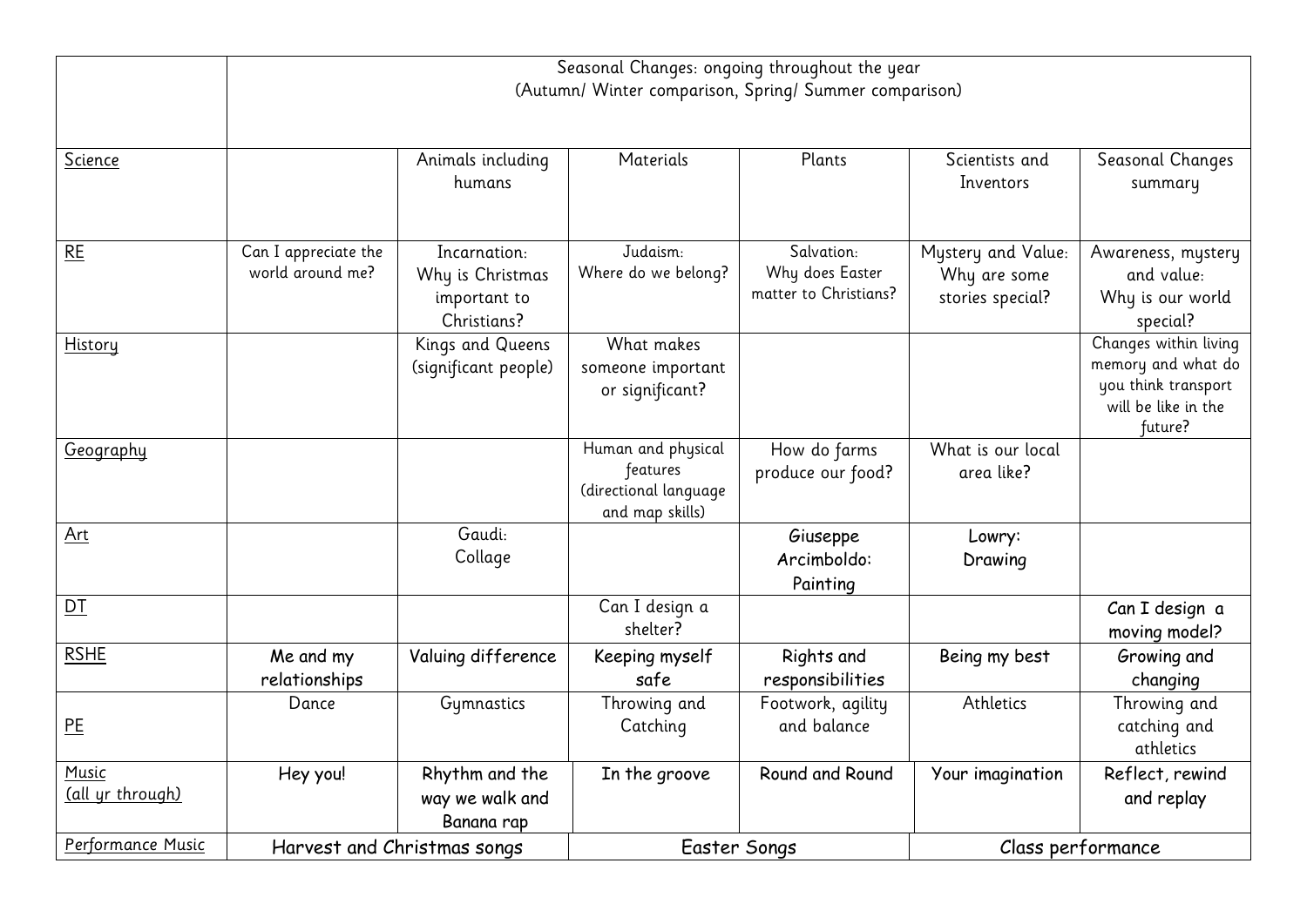| Computina |  |  |
|-----------|--|--|

## Year 2

|       | Autumn 1            | Autumn 2                        | Spring 1          | <b>Spring 2</b>                | Summer 1- SATS            | Summer 2           |
|-------|---------------------|---------------------------------|-------------------|--------------------------------|---------------------------|--------------------|
|       | <b>Rumbling Rio</b> | <mark>Penguins Don't Fly</mark> | Under the Sea     | <mark>The Great Fire of</mark> | When I will I be famous?  | Down Under!        |
|       |                     |                                 |                   | London (Fire, Fire)            |                           | Australia          |
| Maths | Place value         | Money                           | Multiplication    | Shape                          | Measure- Capacity,        | Measure- Capacity, |
|       | Addition            | Multiplication                  | Division          | Position and                   | temperature, mass         | temperature, mass  |
|       | Subtraction         | Division                        | <b>Statistics</b> | Direction                      | Addition + Subtraction    | Graphs             |
|       | Money               | Shape                           |                   | Fractions                      | Multiplication + Division |                    |
|       |                     |                                 |                   | Measure and Time               |                           |                    |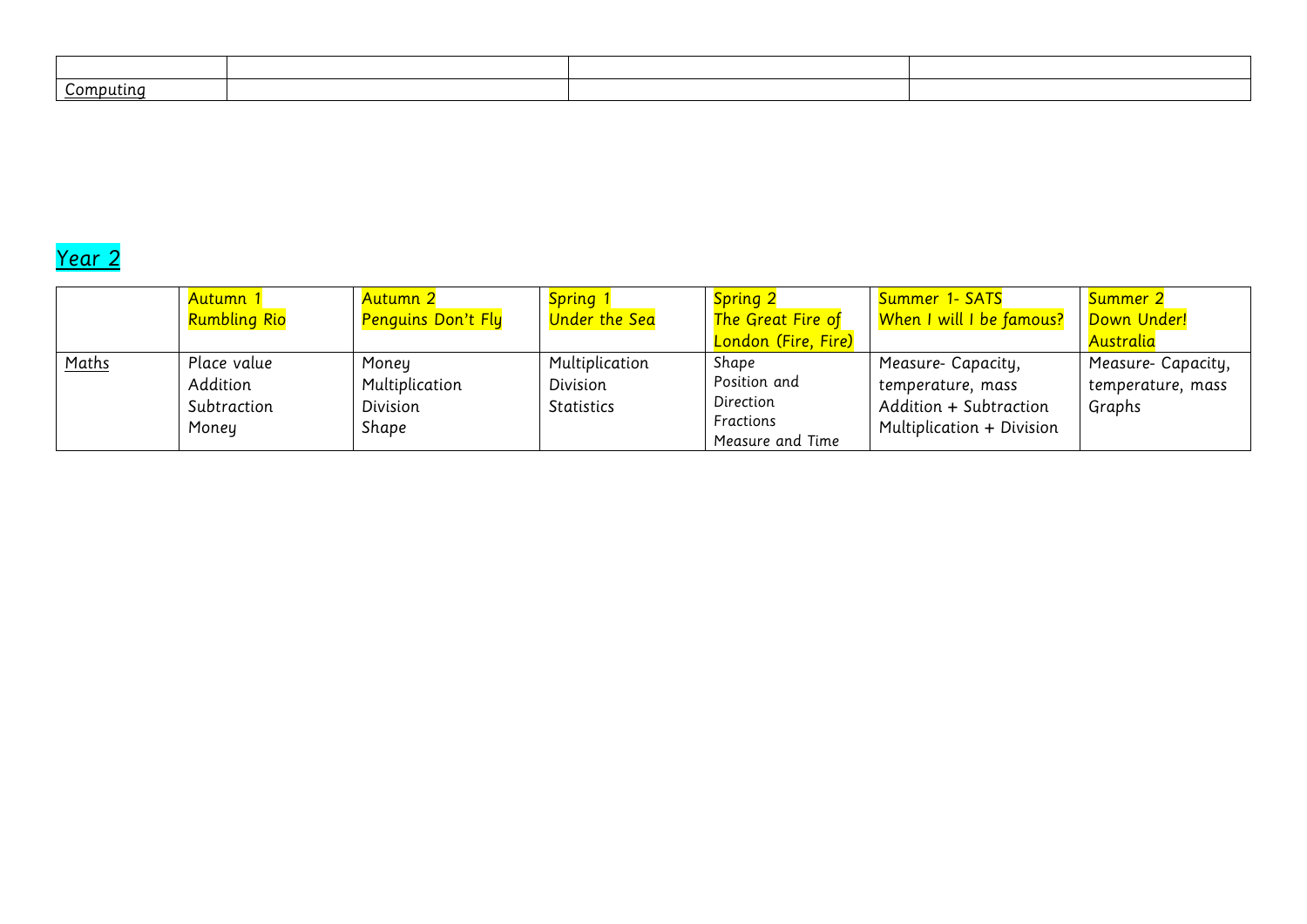| English<br>Writing | Text<br>Steve goes to<br>carnival<br>Verbs<br><b>Text</b><br>Greta and the giants<br>Contractions                                | Text<br>Firework poetry<br><u>Text</u><br>Lost and Found by<br>Oliver Jeffers<br>Conjunctions in a<br>story<br>Text<br>Penguin Fact File<br>Question Subheadings<br><u>Text</u><br><b>Father Christmas Fact</b><br>File<br><b>Writing Facts</b> | Text<br>The Secret of Black<br>Rock<br>Text<br>The Titanic Fact<br>file<br>Text<br>Persuasive writing<br>Letters to Boris<br>Johnson about<br>Pollution<br>Subordinating<br>Conjunctions | <u>Text</u><br>Instruction writing -<br>Recipes<br>Imperative verbs<br>Text<br>Kennings Poetry | Text<br>Respect Poem - Aretha<br>Franklin<br>Link To School Values-<br>Respect<br><b>Text</b><br>Along come Coco<br>Coco Chanel-Story<br>Writing<br>Link To School Values-<br>Resilience | Text<br><b>Instruction Writing</b><br>How to make a rain<br>maker<br>Text<br>Dream Time Story-<br>Tiddalik the greedy<br>frog<br>Aboriginal Story |
|--------------------|----------------------------------------------------------------------------------------------------------------------------------|-------------------------------------------------------------------------------------------------------------------------------------------------------------------------------------------------------------------------------------------------|------------------------------------------------------------------------------------------------------------------------------------------------------------------------------------------|------------------------------------------------------------------------------------------------|------------------------------------------------------------------------------------------------------------------------------------------------------------------------------------------|---------------------------------------------------------------------------------------------------------------------------------------------------|
| Science            | -Habitats and living<br>things<br>Classifying animals<br>Materials<br>Sorting items for<br>recycling<br>Greenhouse<br>experiment | Habitats and living<br>Things<br>-Food Chains<br>-Animal Adaptions<br>-Living, Dead and<br>Never alive                                                                                                                                          | Animals including<br>Humans<br>-Growth animals<br>and human<br>-Healthy Eating                                                                                                           | Materials<br>-Uses of different<br>materials<br>-John McAdam                                   | Plants<br>Growing and basic needs<br>Bulbs and Seeds grow<br>into plants                                                                                                                 | Seasonal changes<br>Seasons in the UK<br>Comparing uk to<br>Australia                                                                             |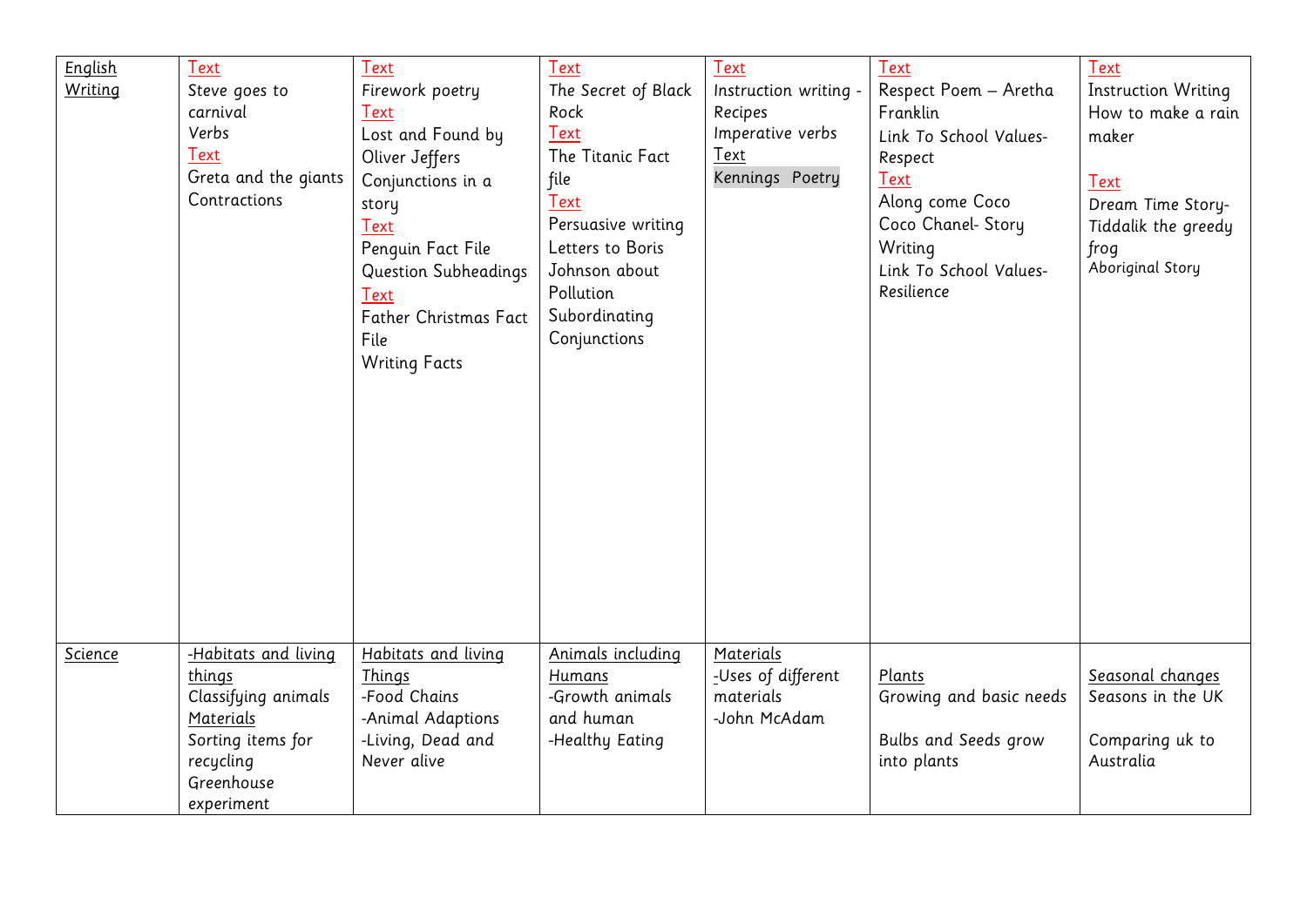| RE                      | <b>UC Concept:</b><br>How do we celebrate<br>our journey through<br>life?     | <b>UC Concept:</b><br>Gospel<br>What is the good news<br>Jesus brings?        | UC Concept:<br>Why is Jesus<br>Special?                                                                                                                                                                    | <b>UC Concept:</b><br>What do Christians<br>believe God is like?                                                      | UC Concept:<br>Why are some places<br>special?                                                                                                                                                                                                                                         | AMV Unit<br>Judaism                                                                                                      |
|-------------------------|-------------------------------------------------------------------------------|-------------------------------------------------------------------------------|------------------------------------------------------------------------------------------------------------------------------------------------------------------------------------------------------------|-----------------------------------------------------------------------------------------------------------------------|----------------------------------------------------------------------------------------------------------------------------------------------------------------------------------------------------------------------------------------------------------------------------------------|--------------------------------------------------------------------------------------------------------------------------|
| History or<br>Geography | Geography<br>-Continents<br>-Climate<br>-Compare Rio and<br>Brazil            | Geography<br>-Points on a compass<br>-Map reading<br>-Map drawing<br>- Oceans | History<br>Events beyond living<br>memory that are<br>significant nationally<br>or globally<br>-Titanic<br>History-Changes<br>within living<br>memory<br>Cleaning up the<br>great pacific<br>garbage patch | <b>History</b><br>Events beyond living<br>memory that are<br>significant nationally<br>or globally<br>-Fire of London | <b>History</b><br>The study of significant<br>people<br>-Aretha Franklin<br>Link To School Values-<br>Respect<br>-The Shark Lady -<br>Eugenie Clark<br>Link To School Values-<br>Curiosity<br>Young, Gifted and Black<br>- Usain Bolt<br>Recount<br>Link To School Values-<br>Teamwork | Geography<br>Human and Physical<br>features<br>Cultural Study-<br>Aboriginal culture<br>-Mirror book by<br>Jeannie Baker |
| Art                     |                                                                               | Kandinsky<br>-Blending colours                                                |                                                                                                                                                                                                            |                                                                                                                       | Art-<br>Maria Rivans<br>Collages<br>Fine Motor Skills                                                                                                                                                                                                                                  | Art-<br>Andy Warhol<br>Texture and tone<br>Pointillism linked to<br>Aboriginal art                                       |
| DT                      | <b>Carnival Masks</b><br>Skills-cutting,<br>shaping, joining and<br>finishing | Remembrance day-<br>Poppies<br>Drilling and using<br>pliers                   | Designing a model<br>room on the titanic<br>Skills- cutting,<br>shaping, joining and<br><b>finishing</b><br>Clay fish?                                                                                     | DT- Shadow<br>Puppets<br>Skills-cutting,<br>shaping, joining and<br>finishing                                         |                                                                                                                                                                                                                                                                                        | Rain Makers<br>Skills-cutting,<br>shaping, joining and<br>finishing                                                      |